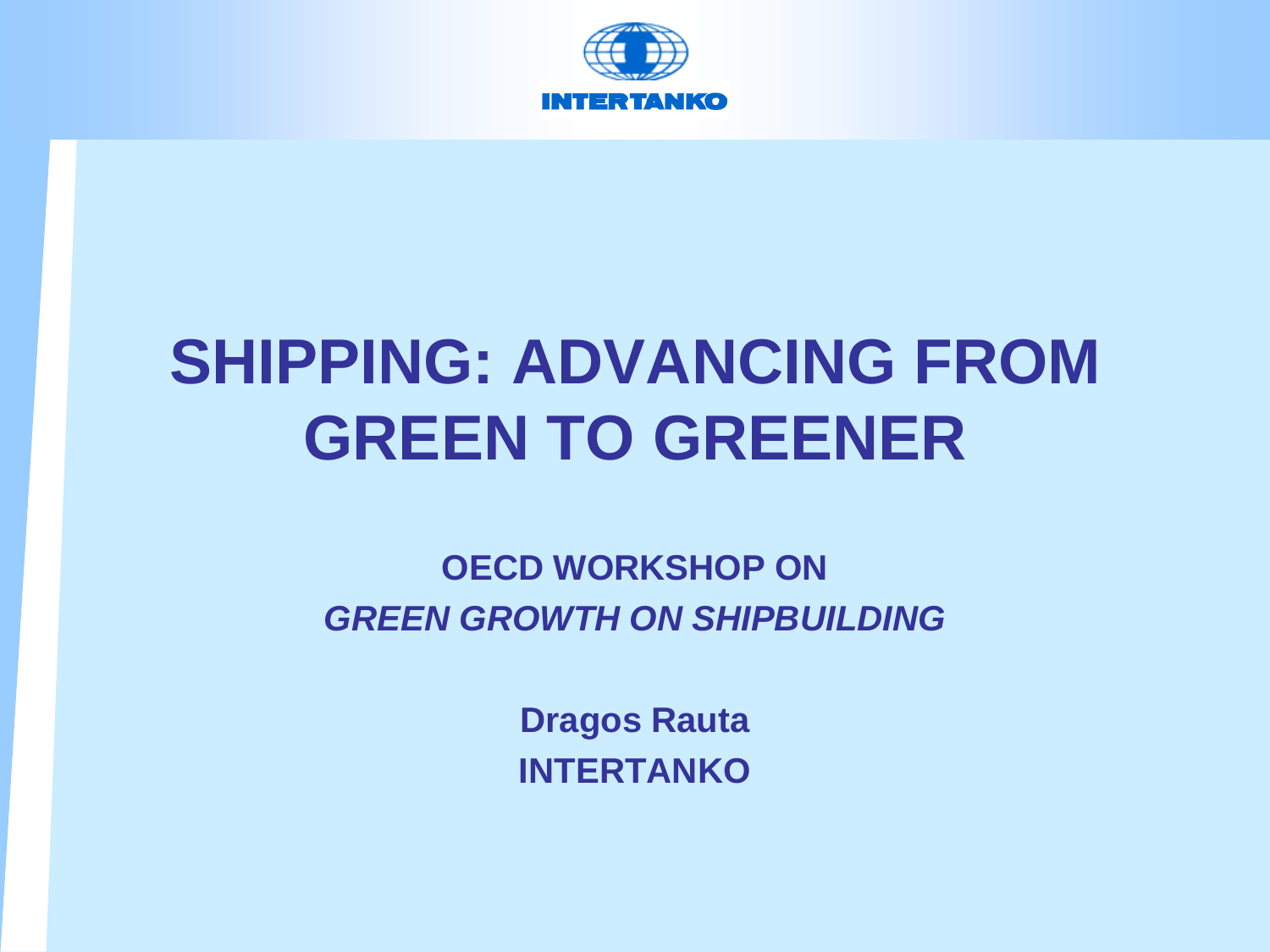

# **INTERTANKO**

#### **International Association of Independent Tanker Owners**

**A non-governmental organization established in Oslo in 1970 to represent the interests of tanker operators at international, regional, national and local levels** 

> **250 Members 45 countries 3,200 tankers 250 million dwt 330 Associate Members**

**Spokesman – information service - meeting place**

**22 Secretariat** •**Oslo, London, Washington, Singapore and Brussels** •**14 Committees and 4 Regional Panels**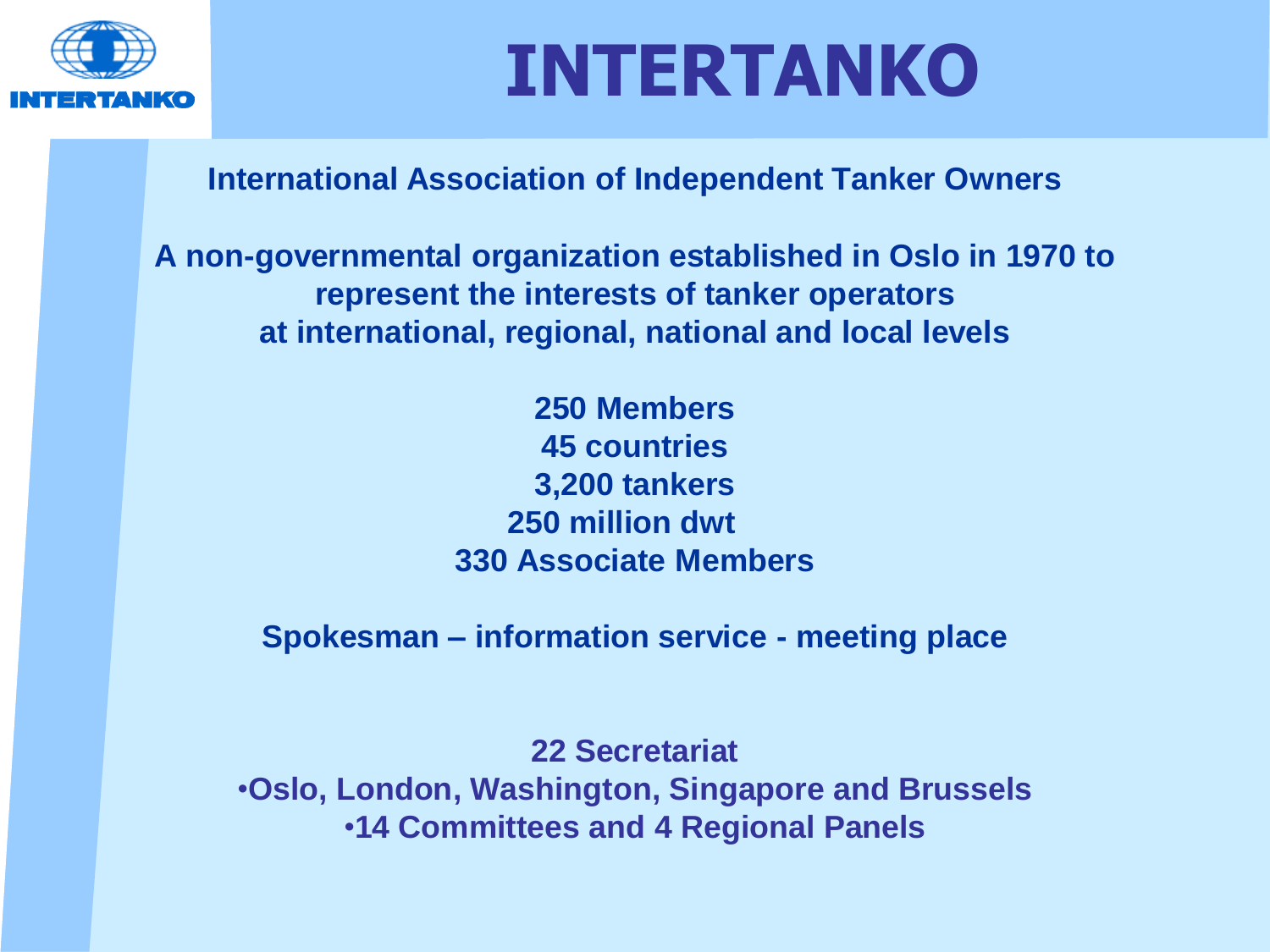

#### **GREEN GROWTH SHIPOWNERS' PERSPECTIVE**

- **Tanker owners promote greener tankers** 
	- **Oil/chemicals have to be safely transported**
	- **Oil/chemical cargoes demand high environmental performance**
- **Shipping's annual fuel bill up to US\$ 250 bn**
- **Represents 60% to 80% of ships' OPEX**
- **It must be a fairly persuasive argument that any industry that has such a fuel bill will not have been sitting on its hands, nor needs any further incentive to control costs and thus GHG emissions.**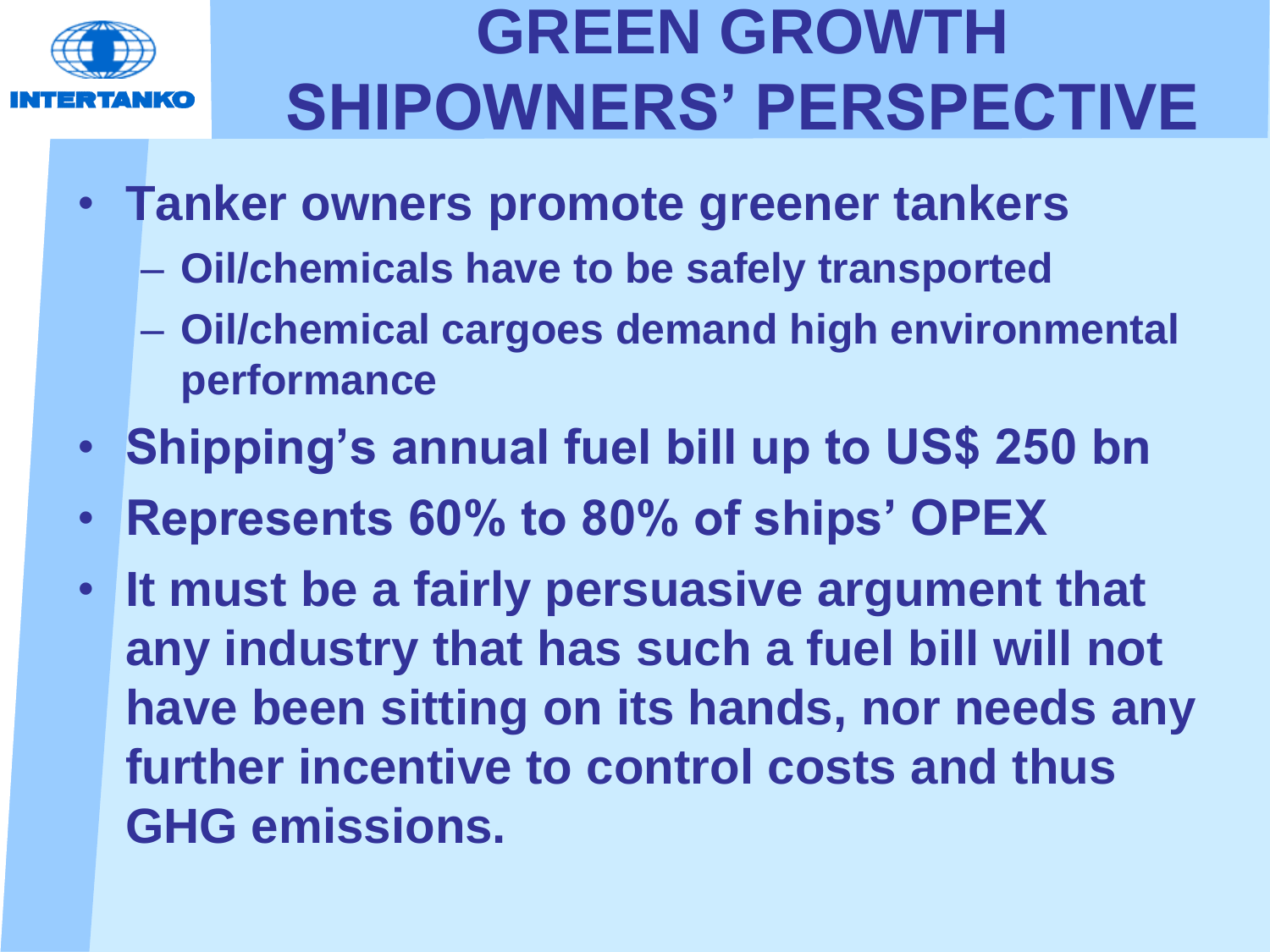

## **GREEN GROWTH SHIPOWNER'S PERSPECTIVE**

- **A myth - Charterers pays the fuel; ship owner no interest in efficiency**
- **Charterers have selection criteria and have an interest to use efficient ships**
- **Ship owners reduced fuel consumption through operational measures:**
	- **trading pools**
	- **Virtual Arrival by OCIMF and INTERTANKO**
- **Best efficiency improvement require innovative design and new technolog**ies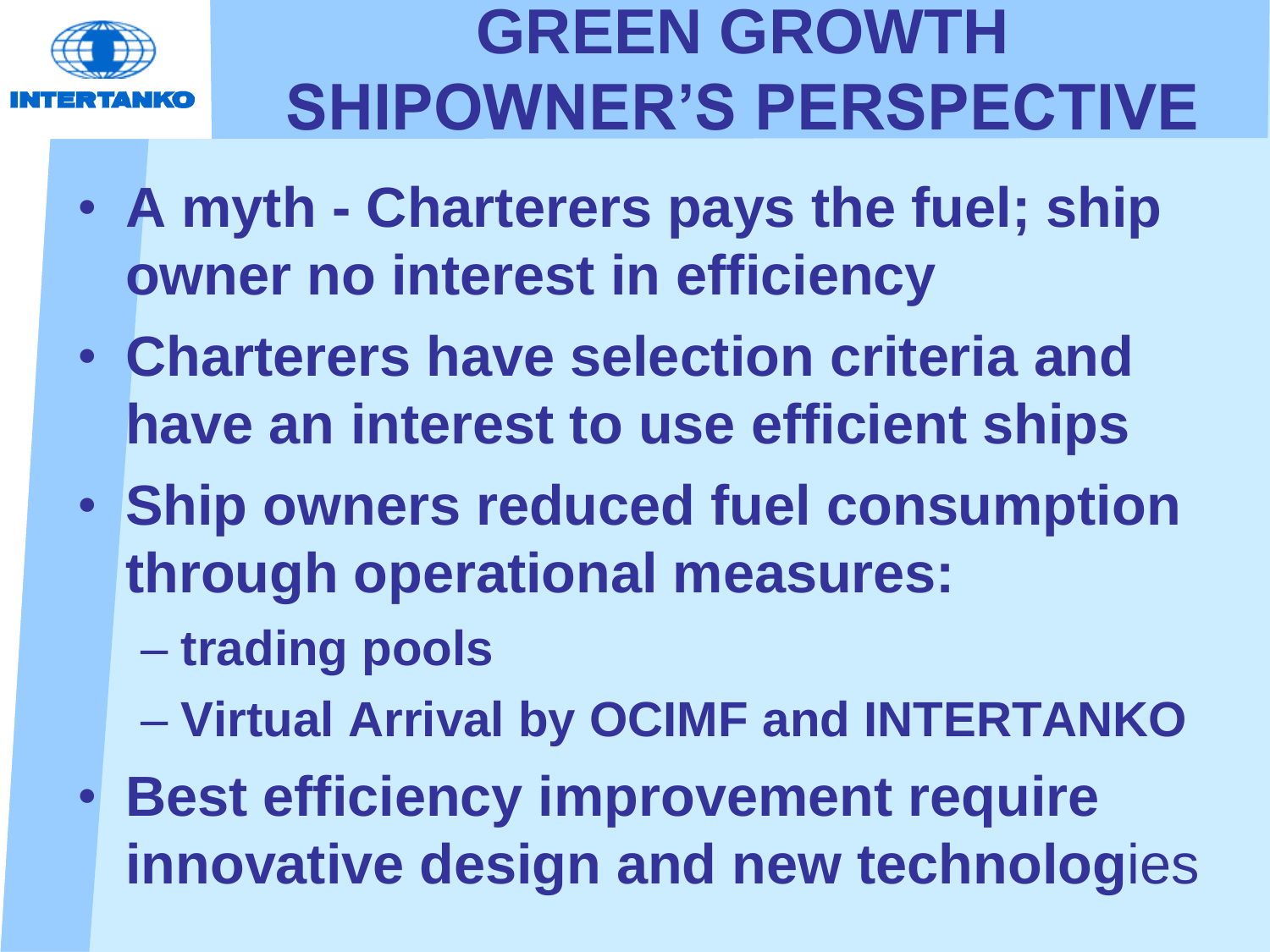

## **GREEN GROWTH COMMERCIAL ADVANTAGES?**

- **YES, by all means**
- **Fuel efficiency = win-win for environment and ship's OPEX**
- **Better quality & cleaner fuel, more expensive but brings significant savings**
- **Retaining oil cargo's vapours (VOC) = commercial benefit**
- **VOCs - 25 times greater impact as a GHG than CO<sup>2</sup> = environmental benefit**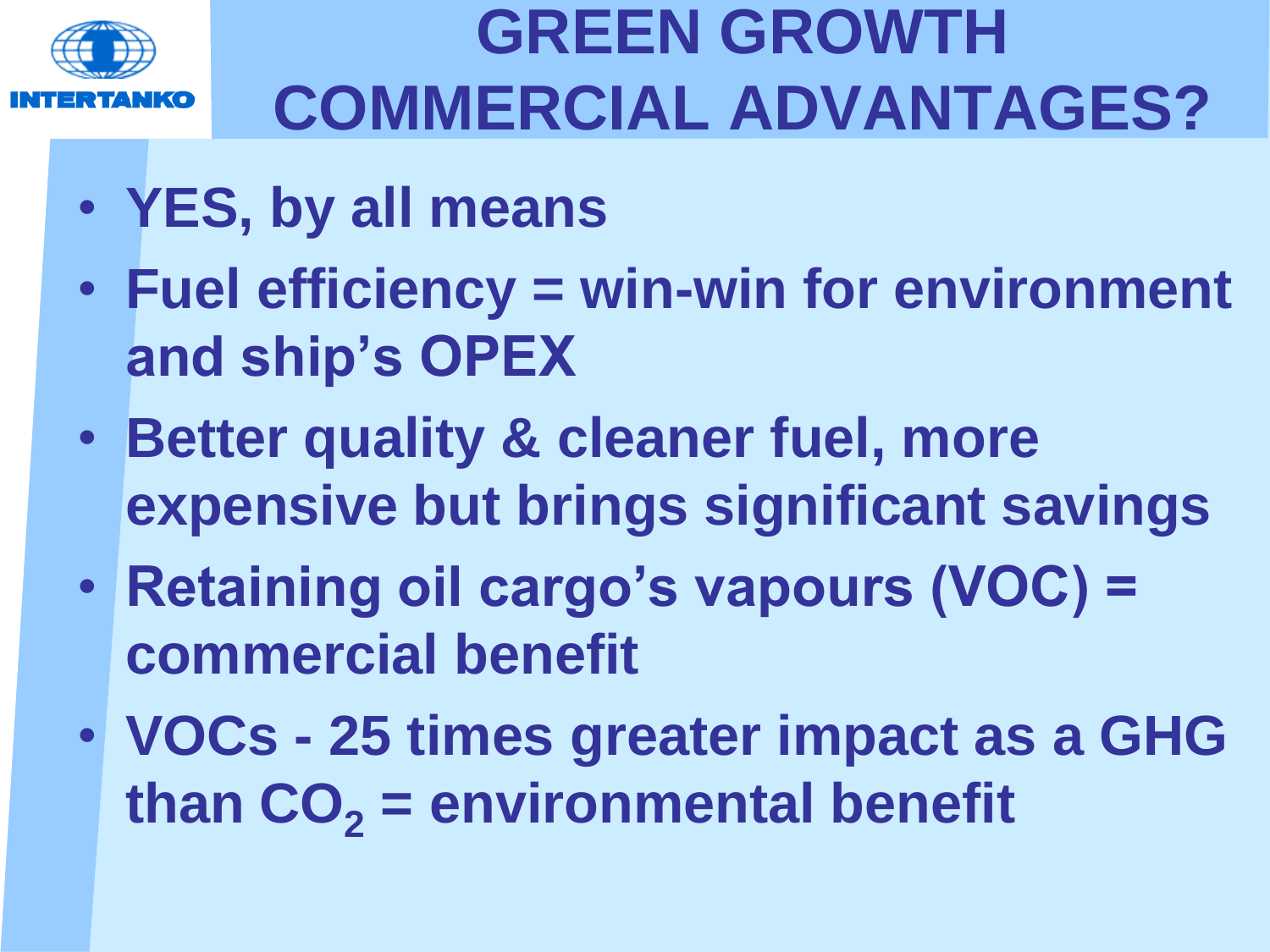

#### **Shipping's GREEN Credentials**



• **This car, weighing one tonne, uses 1 litre of fuel to move 20 kms**





- **This oil tanker uses 1 litre of fuel to move one tonne of cargo 2,500 kms**
	- *more than twice as far as 20 years ago*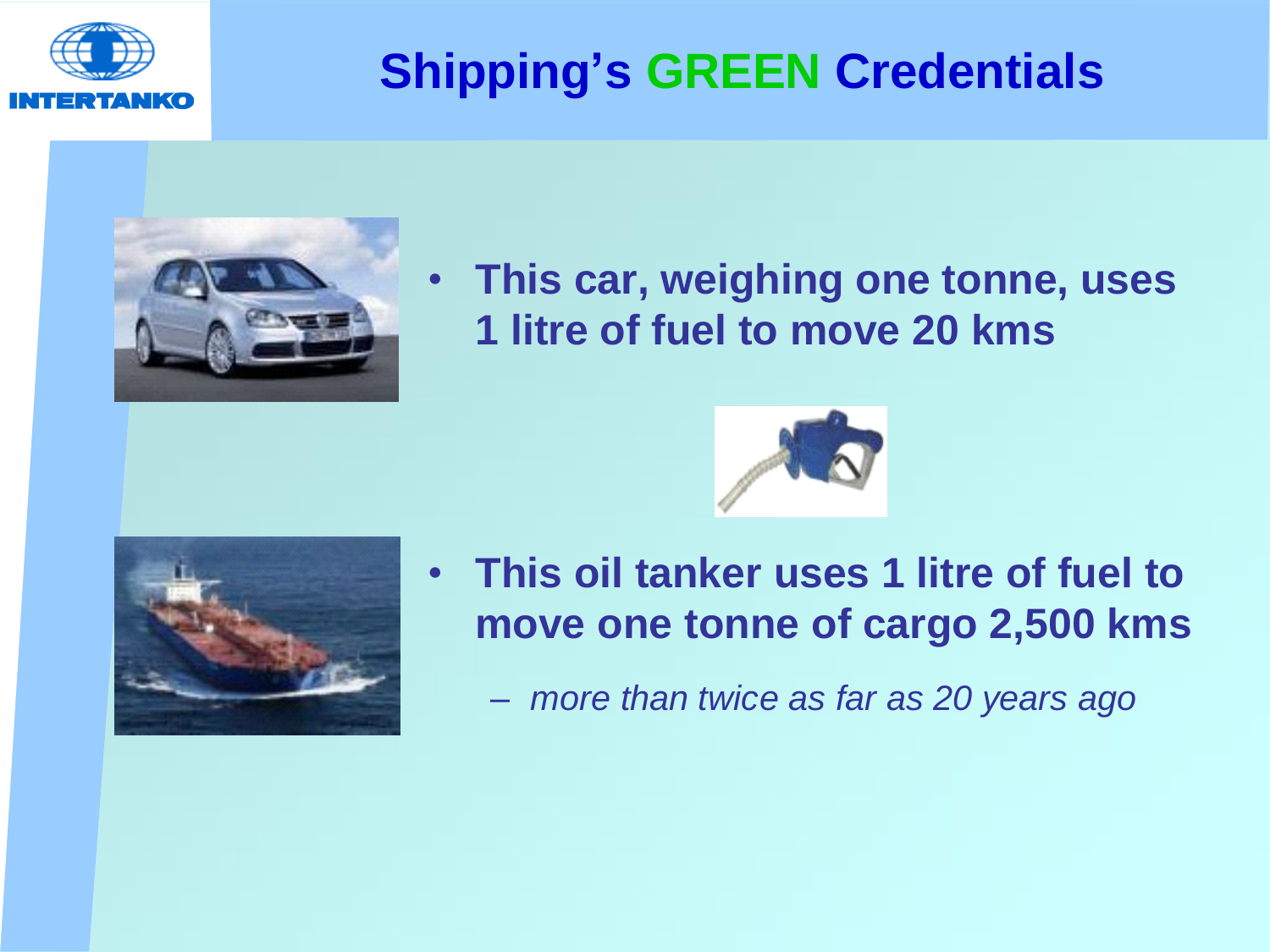

# **Shipping GREEN Credentials**



**This Toyota Prius emits 89 g CO2/km equivalent to 118 g CO2/t - nautical mile**



**This VLCC emits 2.5 g CO2 / t - nautical mile 47 times less than Prius**

**Toyota Prius has a CO2 emission level close to a coastal tanker of about 500 dwt.**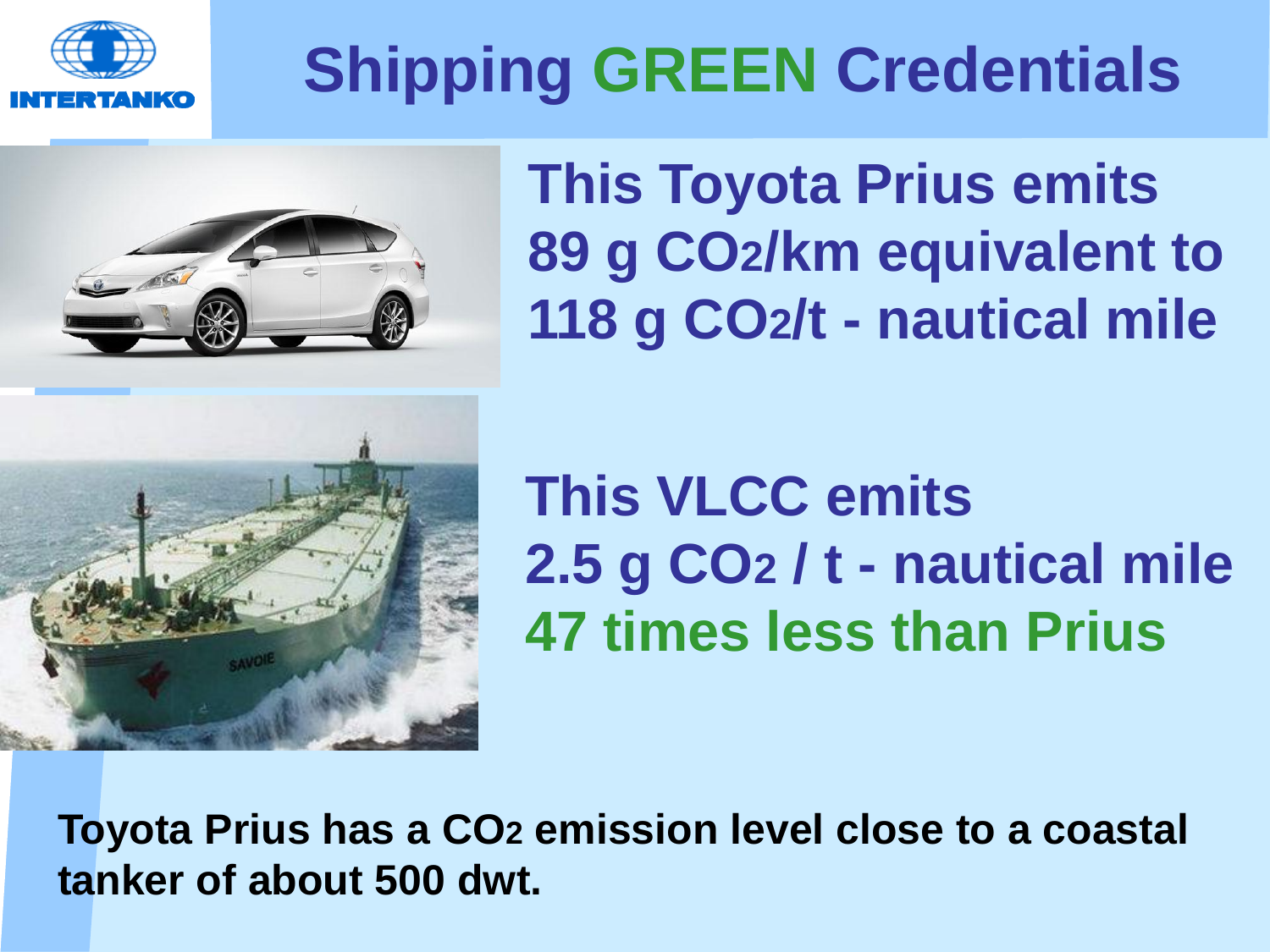

#### **WHO IS LEADING: SHIPOWNERS OR SHIP BUILDERS?**

- **Ship owners' involvement is important, but**
- **Ship designers & builders role is essential**
- **Ship owners promote innovative changes and experiment with different technologies, but**
- **Only manufacturers could raise the bar across the entire industry**
- **There is a precondition for shipping to become Greener. Ships have to be designed and equipped with systems that make them fit for such a purpose**
- **Role of Class & Tripartite Meetings (builders, owners and class) since 2002**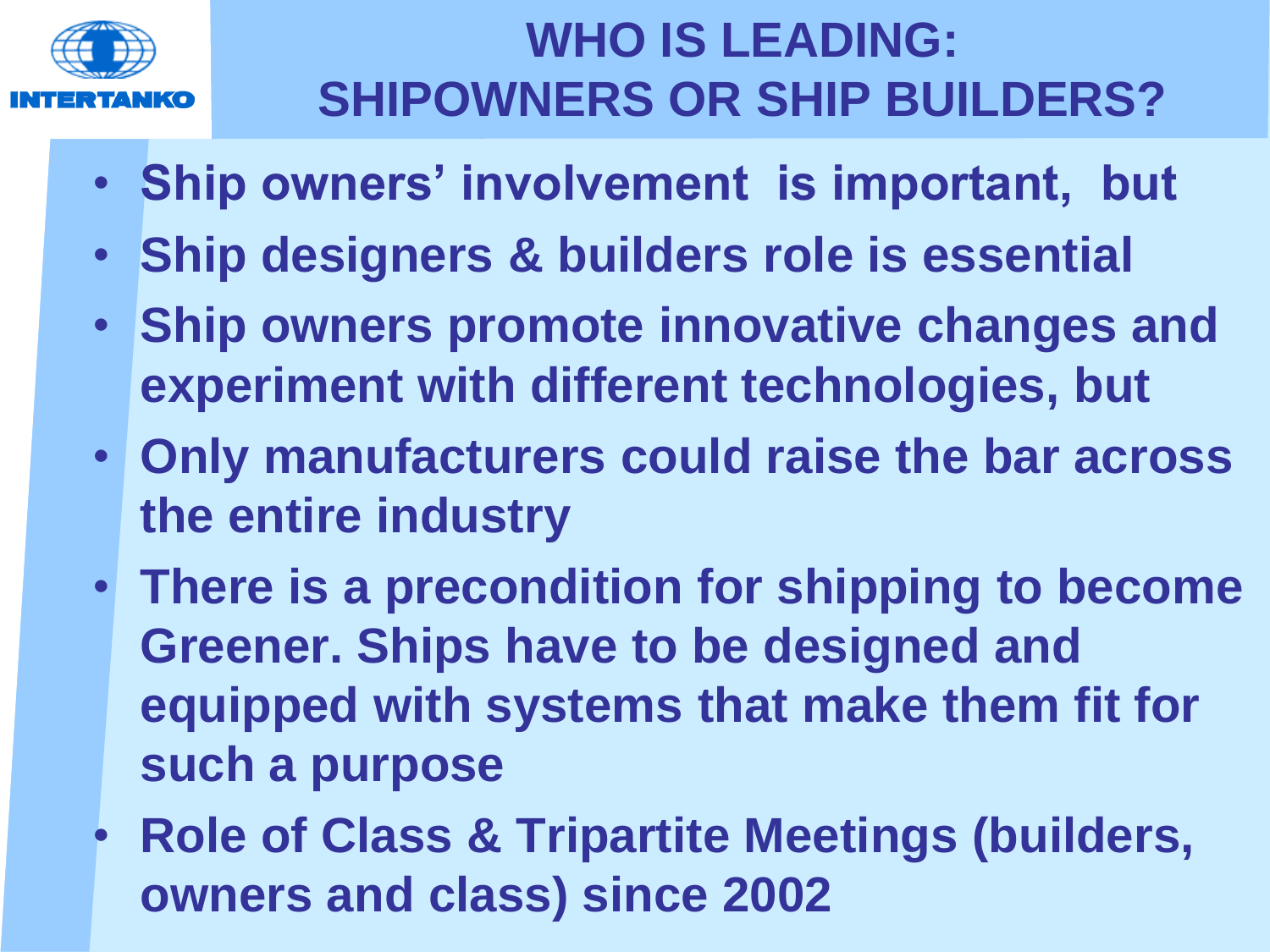

#### **GREEN GROWTH BEST PRACTICES**

- **Virtual Arrival by OCIMF & INTERTANKO**
- **Tanker Energy Efficiency Management Plan (TEEMP) by INTERTANKO**
- **VOCON procedure by INTERTANKO**
- **KVOC by an INTERTANKO Member**



#### **What is "Virtual Arrival"**

"Virtual Arrival" will provide a trigger to the Owner or perhaps any counterpart in a voyage chain t contact the Voyage Charterer to discuss and agree slowing down the vessel against the Charter Part contracted speed if the vessel is going to arrive sooner than is required - for example, if the vesse cannot load / offload due to port congestion or unavailable resources or facilities (such as unavailal tanker storage capacity.)

Slowing down the vessel at a given (variable) point in the voyage then creates an o significant reduction in fuel consumption during the remaining part of the voyage. In order to make this work, it requires that an independent party such as Weathernews to accurately calculate the revise ETA based on true weather and sea currents - and thus an accurate vessel performance speed.

At the end of the voyage. Weathernews will produce a detailed summary analysis of the remaining pa of the voyage and this could be used as the basis of discussion and agreement by both parties



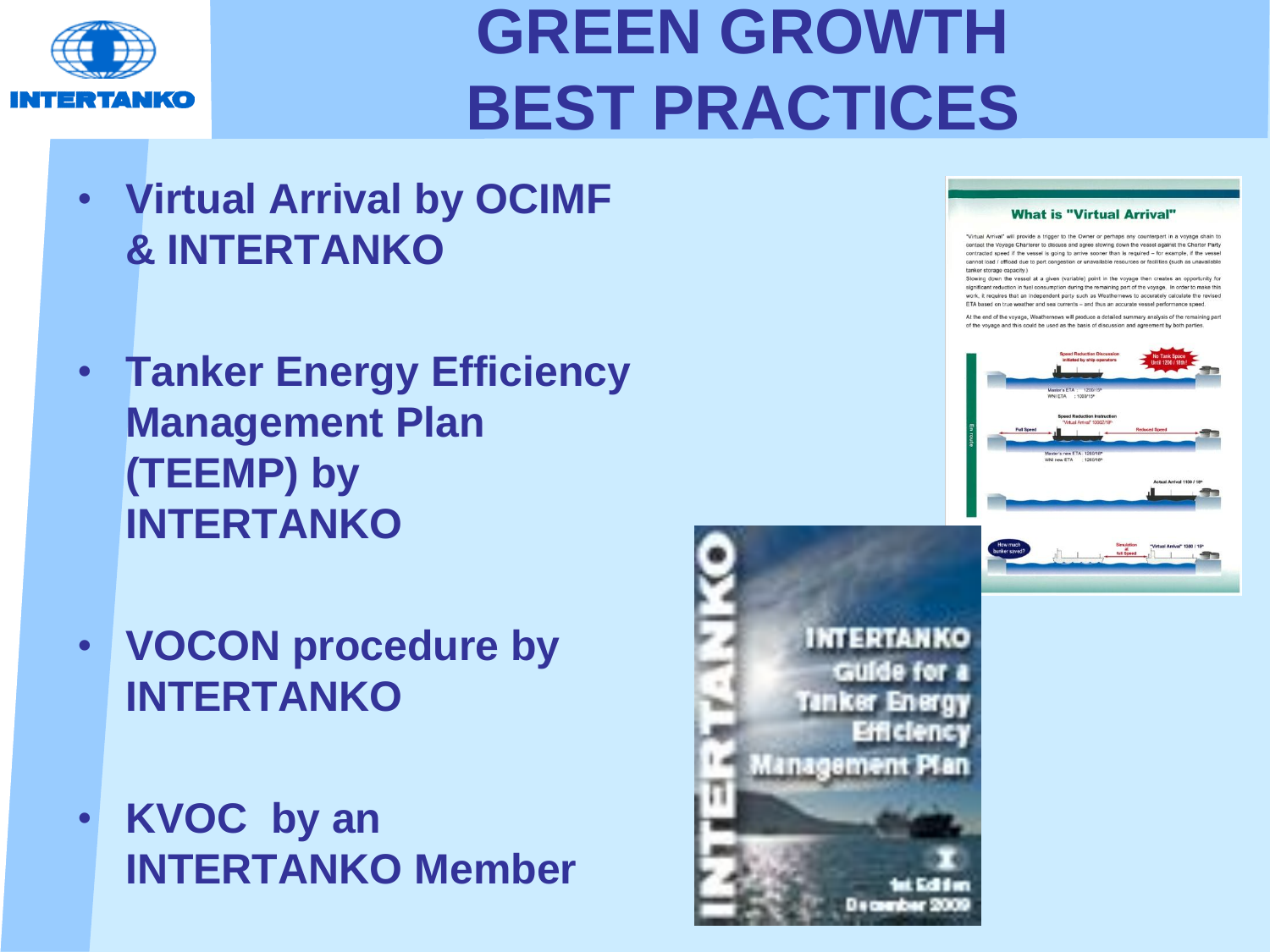

- *Consistency between government expectations and industry responses?*
- Industry responds swiftly to sound regulations
- Sometimes governments' expectations might be inconsistent with safe practices and sometimes regulations may increase the fuel consumption.
- Also, the IMO standards for testing and approval of new equipment should become the norm and should be tailored to strictly check the performance of such equipment and its reliability.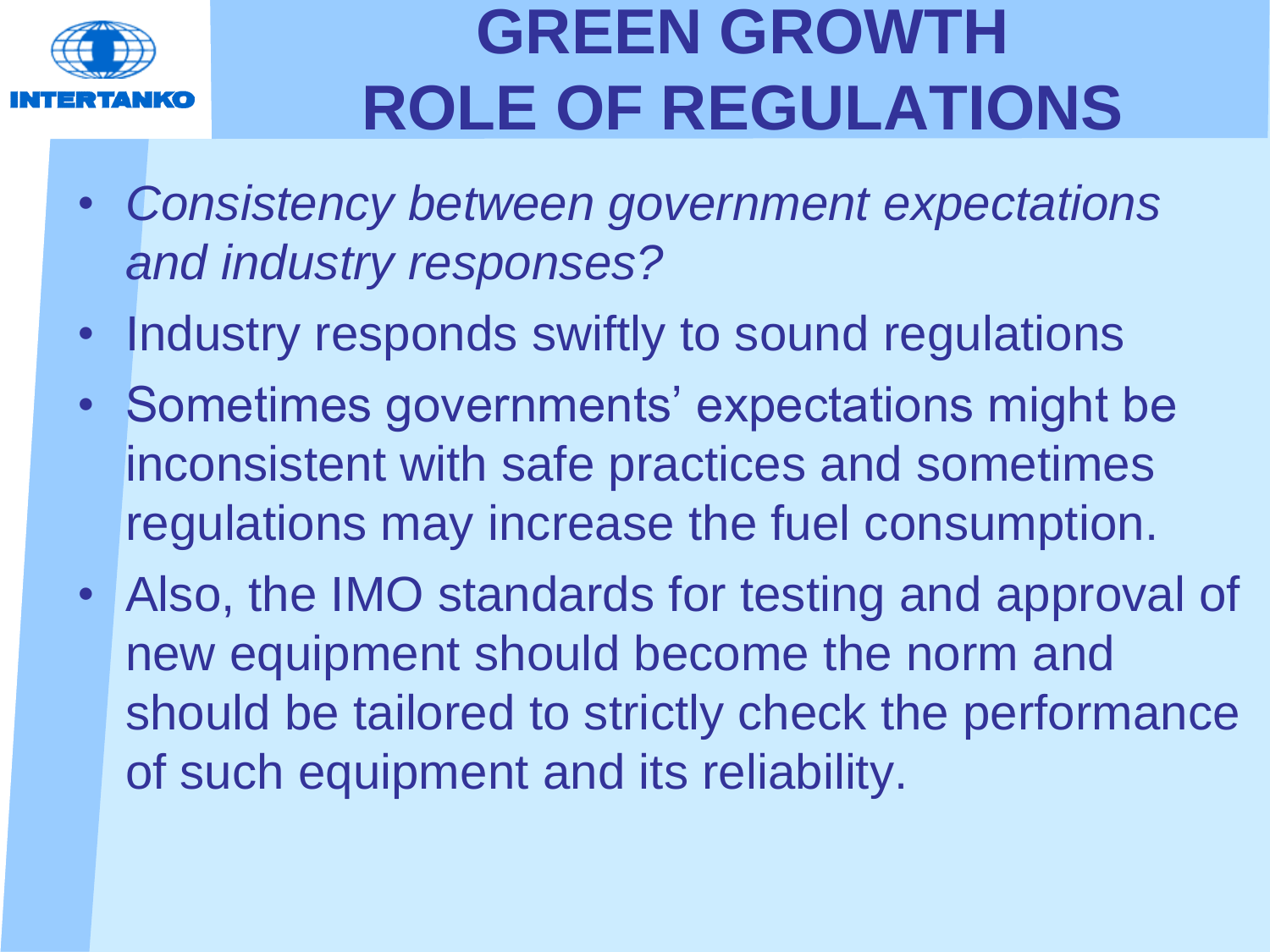

- *Are rules and regulations sufficient or is a strong commercial imperative needed?*
- **Regulations needed to achieve an even & fair enforcement**
- **Commercial imperatives make things move through a fast track**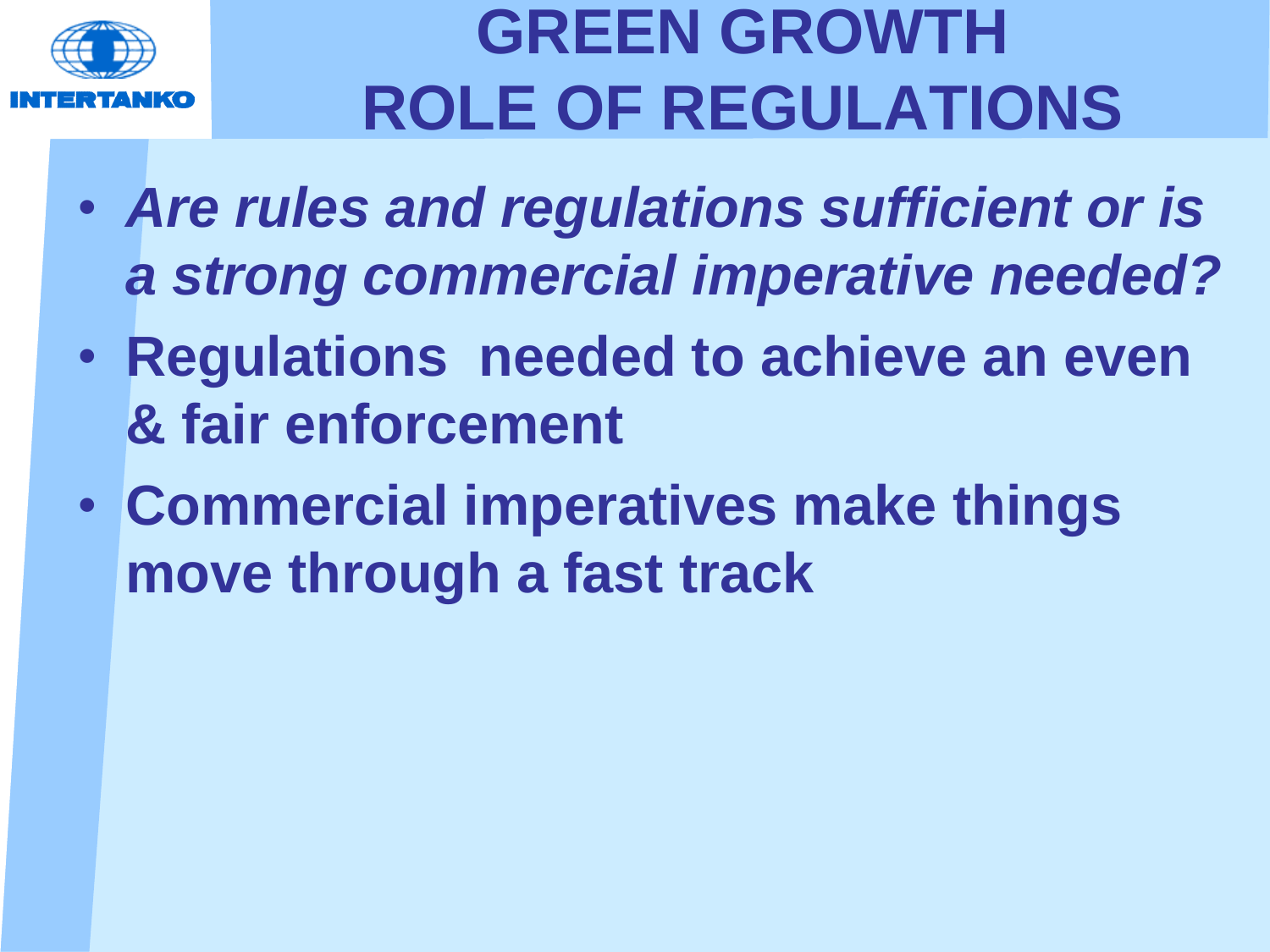

- *Can ranking of jobs, economic growth, commercial results and environmental protection co-exist as compatible objectives?*
- **All essential but, ahead of all should come safety of the ship and its crew**
- **Society has to admit that shipping is a service provider which transports goods as required by the society.**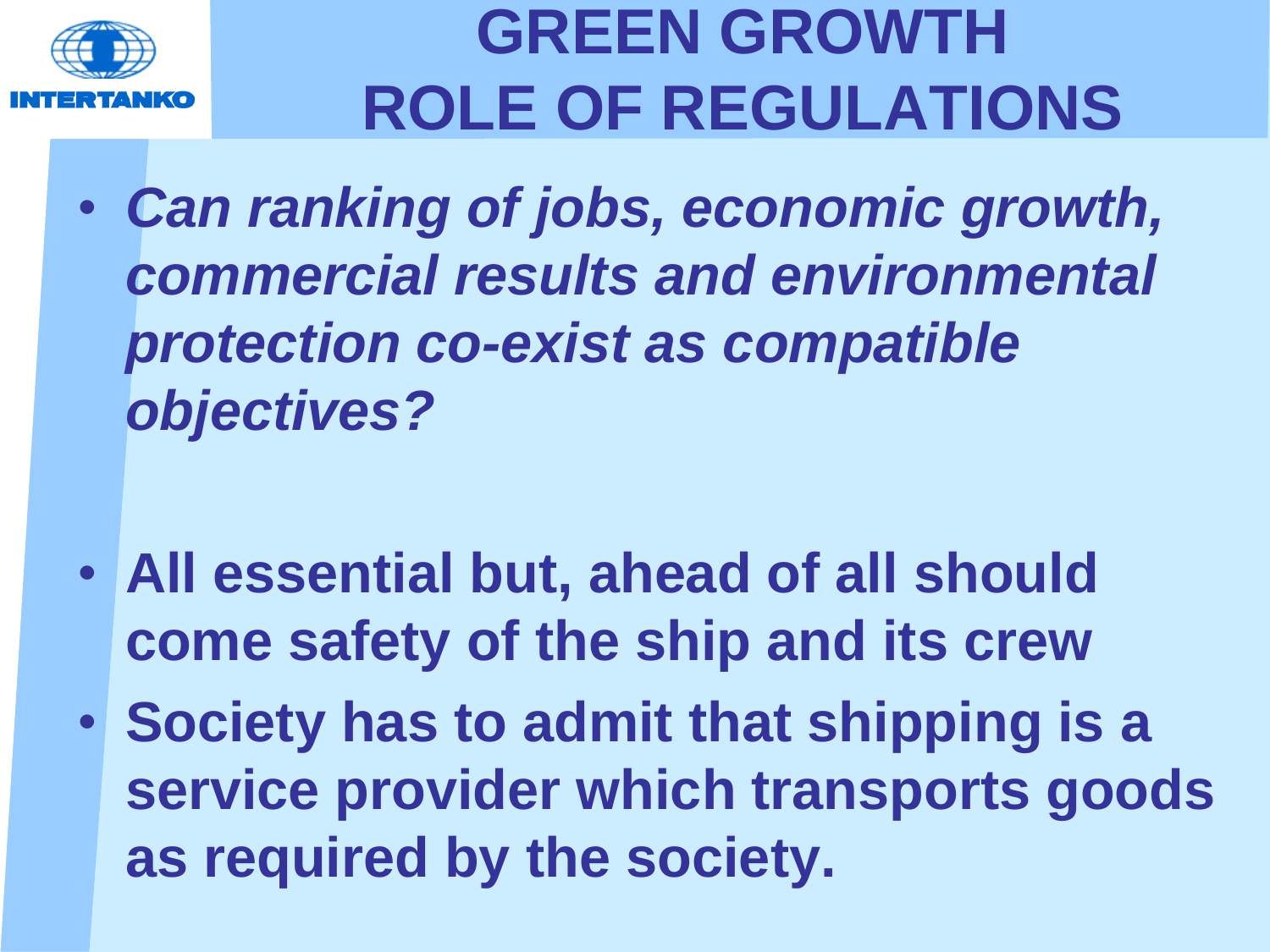

- *Does the "whole of life" concept offer a workable approach? Are there sufficient incentives to encourage co-operation between various actors?*
- **Need for a holistic perspective between responsibilities and expectations of each of the stakeholders involved**
- **Rules and their enforcement should be transparent, simple to understand and demand stricter control**
- **The best incentives are clear regulations and clear assignment of responsibilities**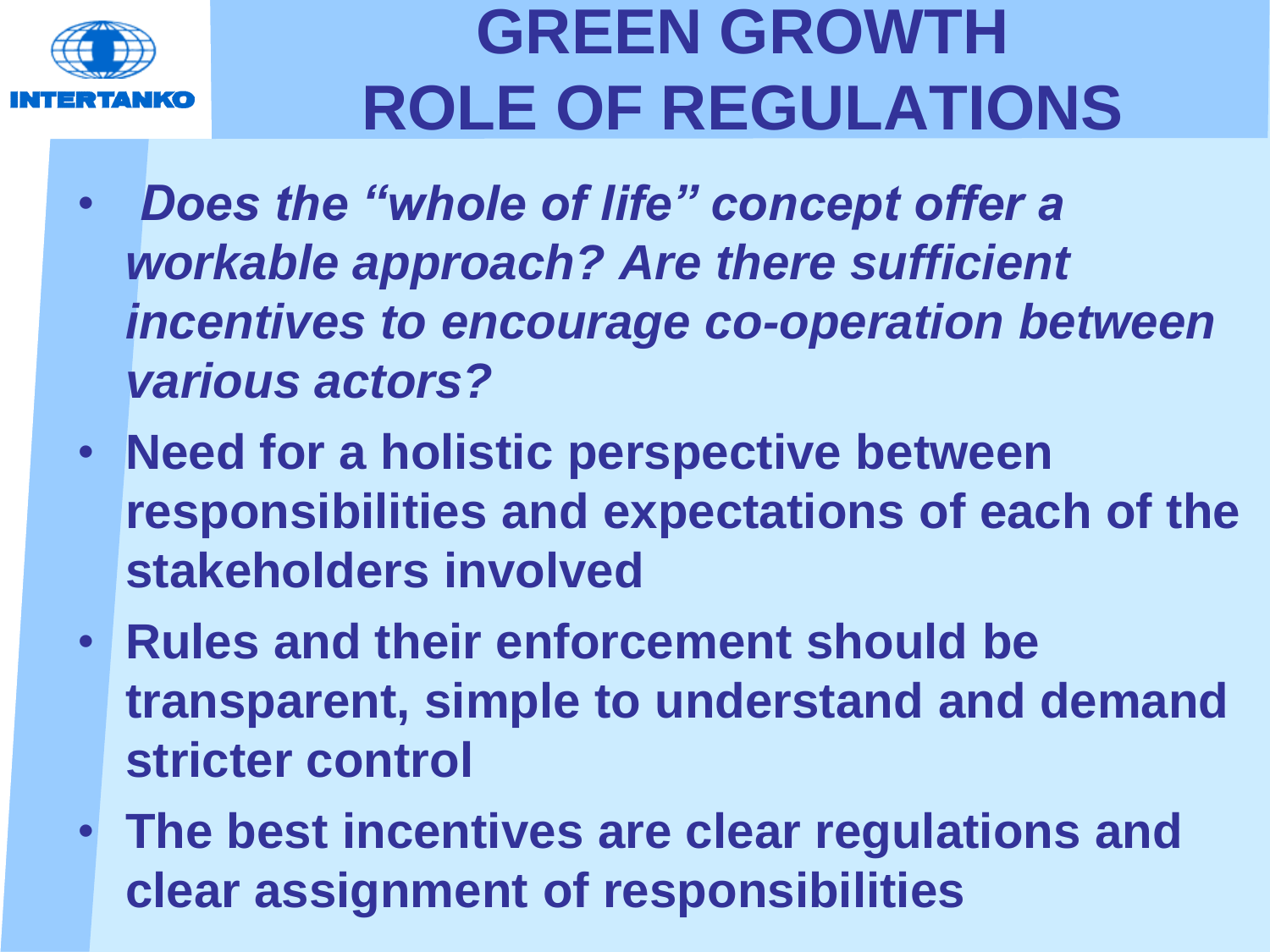

- **Tanker owners' core business is safe, environmentally sound and efficient transportation of oil, chemicals and gas at sea**
- **Tanker owners involved in a large number of new design and construction standards and practices**
- **Improvements require new and innovative thinking**
- **Significant improvements rely on designers, ship builders and equipment manufacturers**
- **Innovation and progress in car, truck, train and aircraft industries is triggered by manufacturers**
- **Ship operators have a much larger contribution to Green Growth in their industry**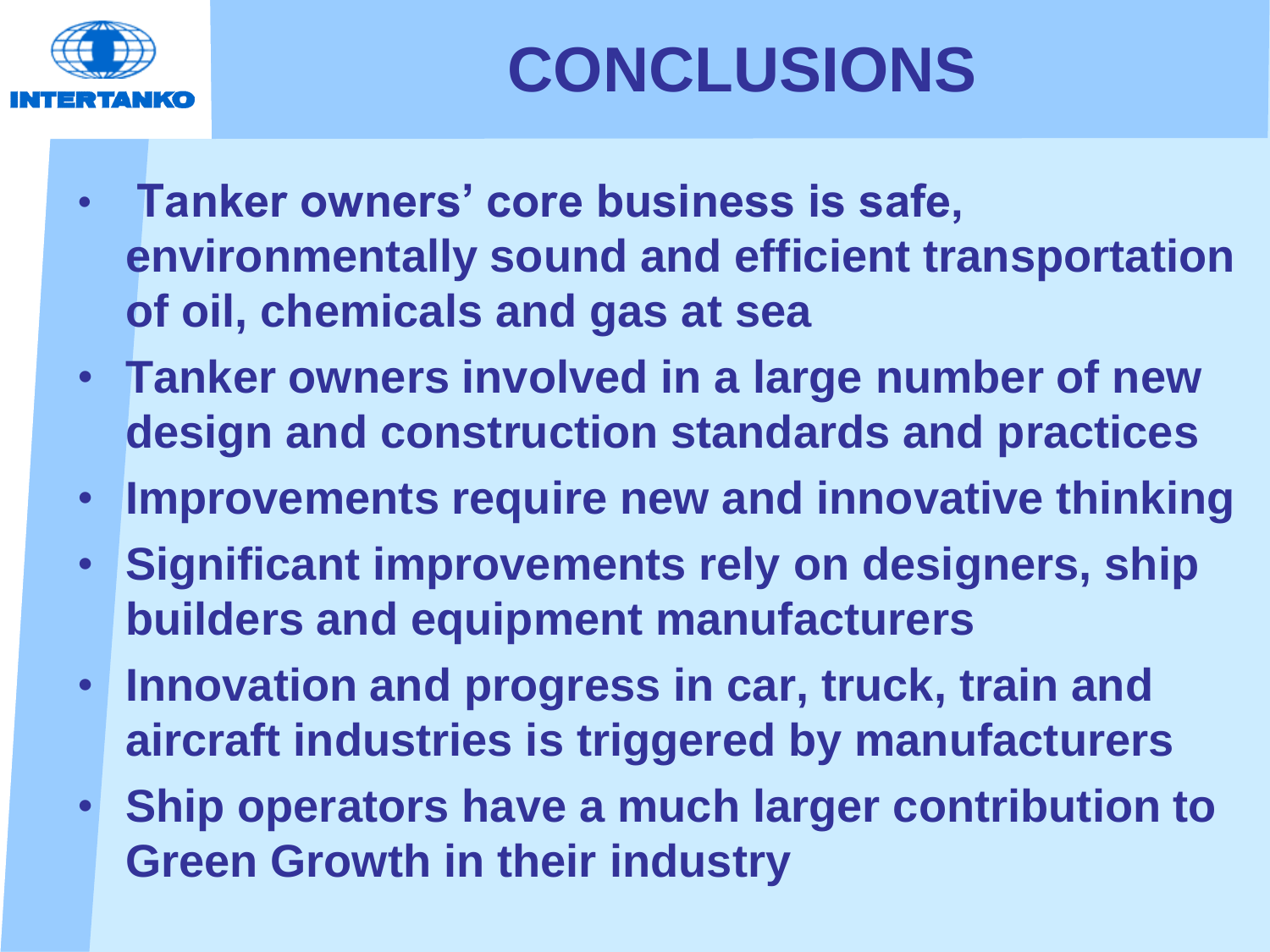

# **CONCLUSIONS**

- **Shipping provides a service and it is the society which determines the level of transportation at sea**
- **Expectations should be challenging but realistic**
- **Standards promoted by predictable legislation**
- **Need for verifiable and certifiable processes of activities and products of all stakeholders involved**
- **INTERTANKO Members will continue to be aggressively proactive to promote best practices and best standards**
- **Any other industry partner with a similar attitude will always have support from INTERTANKO**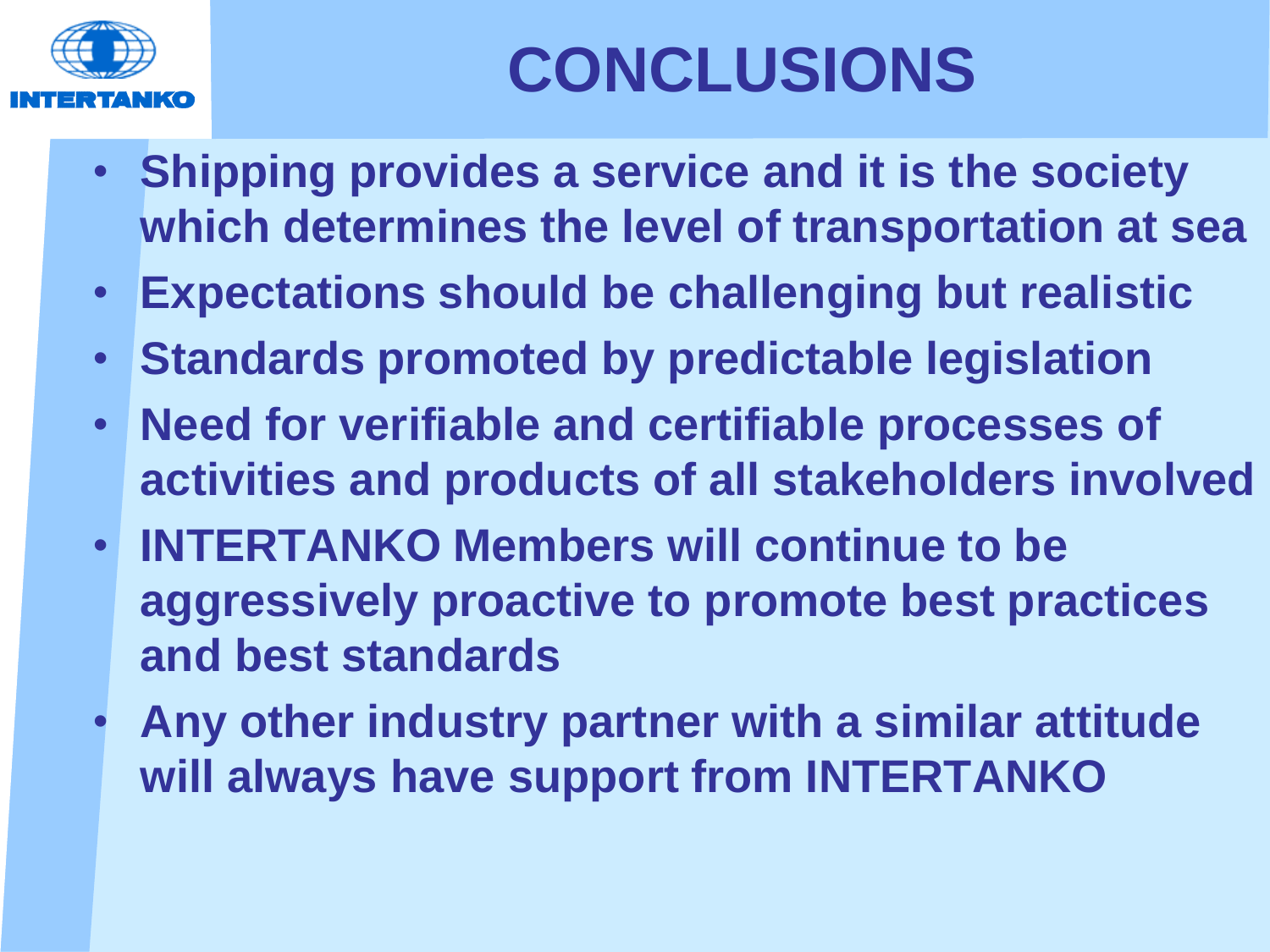

#### **THANK YOU**



#### For more information please visit [www.intertanko.com](http://www.intertanko.com/)

dragos.rauta@intertanko.com